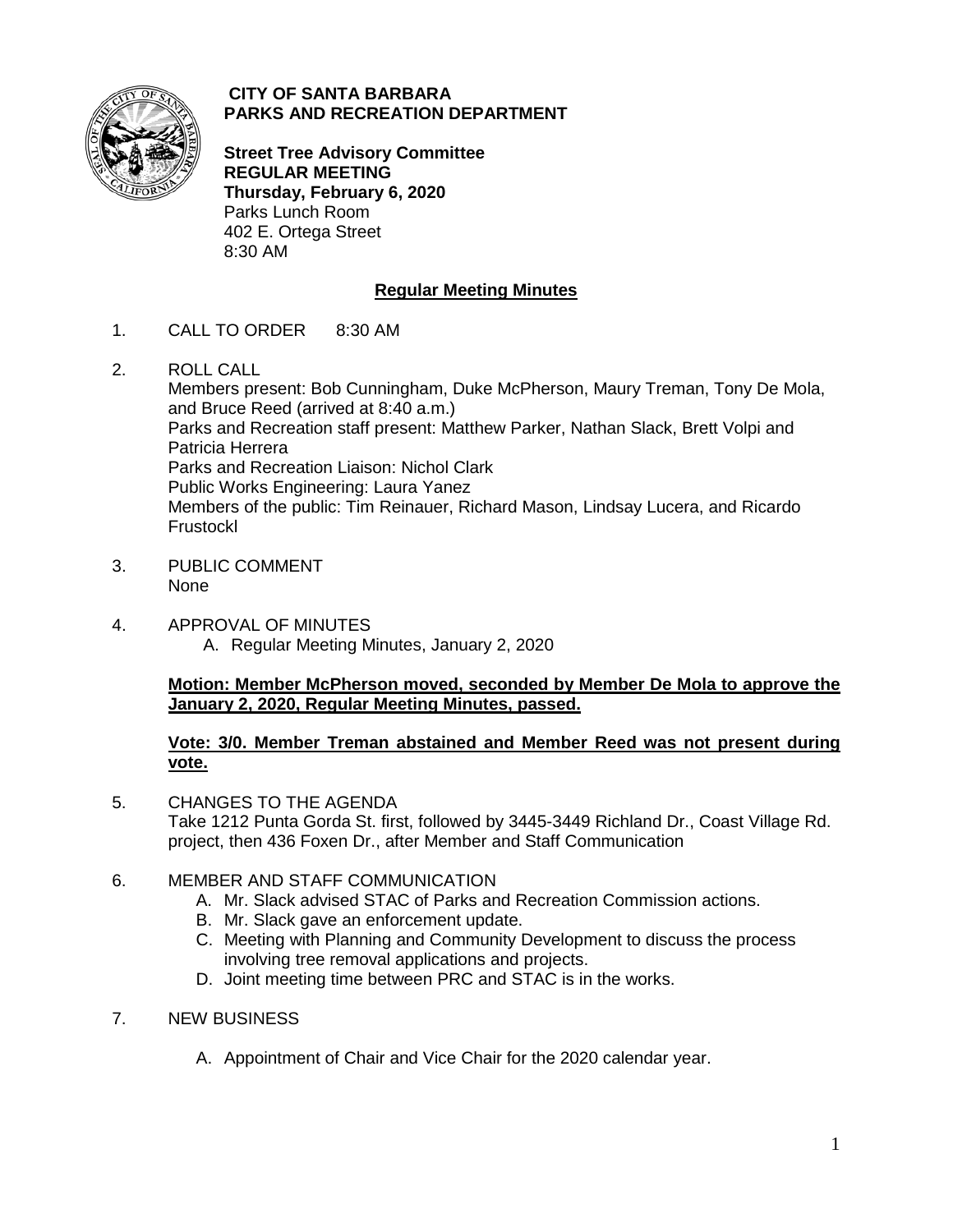### **Motion: Member Cunningham moved, seconded by Member McPherson to nominate Member Treman to Chair and Member McPherson to Vice Chair for the 2020 calendar year, passed.**

### **Vote: 4/0. Member Reed was not present during vote.**

### STREET TREES

1. 1308 E. Cota St. – *(2) Albizia julibrissin,* Silk Tree – Karen Christman, Arbor Services, Inc.

The Committee recommends that the Commission approve removal of the eastern tree, and deny removal of the western tree on the condition the applicant plant a 15-gallon Coast Live Oak street tree on the eastern side, which is the designated species for E. Cota Street.

**Motion: Member Treman moved, seconded by Member McPherson to recommend that the Commission approve removal of the eastern tree, and deny removal of the western tree on the condition the applicant plant a 15-gallon Coast Live Oak street tree on the eastern side, which is the designated species for E. Cota Street, passed.** 

### **Vote: 3/2. Members' Reed and De Mola opposed.**

2. Intersection of Olive Mill Rd., Coast Village Rd., N. Jameson Ln., and US 101 – *(1) Corymbia citriodora*, Lemon-Scented Gum, and *(4) Washingtonia robusta*, Mexican Fan Palm – Laura Yanez, Public Works Engineering

The Committee recommends that the Commission approve the proposed removals, on the condition that trees be replaced on a 1:1 ratio, that the replacement trees be one of the currently designated species, and that they be planted along the 1200 block of Coast Village Road where appropriate.

**Motion: Member Treman moved, seconded by Member Reed to recommend that the Commission approve the proposed removals, on the condition that trees be replaced on a 1:1 ratio, that the replacement trees be one of the currently designated species, and that they be planted along the 1200 block of Coast Village Road where appropriate, passed.** 

#### **Vote: 4/0/1. Member Cunningham recused himself.**

3. 216 Santa Rosa Pl. – *Brachychiton populneus*, Kurrajong – Ann Tozier

The Committee recommends that the Commission deny the removal.

#### **Motion: Member Treman moved, seconded by Member McPherson to recommend that the Commission deny the removal, passed.**

### **Vote: 5/0.**

4. 436 Foxen Dr. – *Brahea edulis*, Guadalupe Palm – Timothy Reinauer

The Committee recommends that the Commission deny the removal.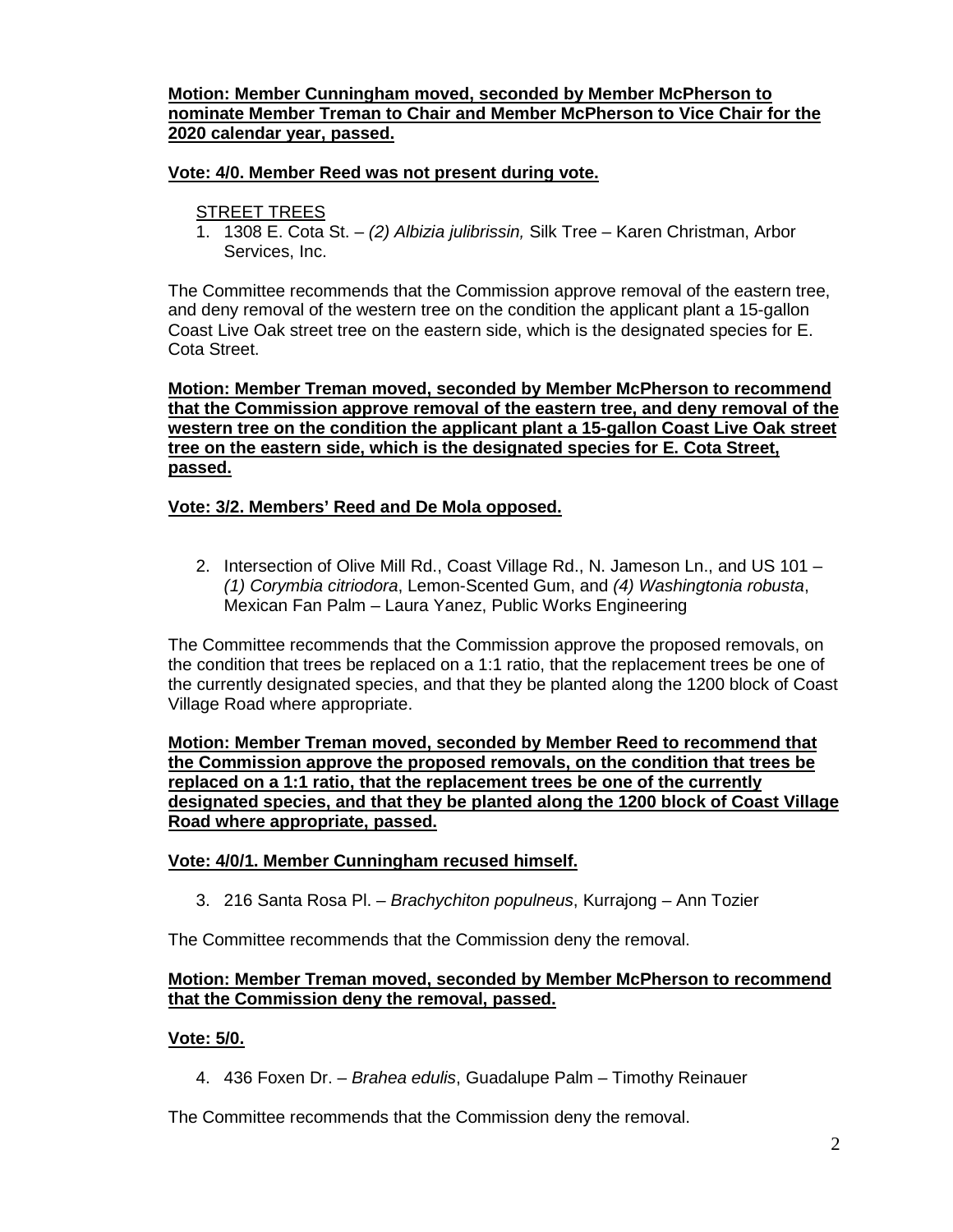### **Motion: Member Treman moved, seconded by Member Cunningham to recommend that the Commission deny the removal, passed.**

## **Vote: 5/0.**

### SETBACK TREES

1. 1171 Crestline Dr. – *(2) Maytenus boaria,* Mayten Tree – Anthony R. Perez

The Committee recommends that the Commission approve removal of both trees.

### **Motion: Member Cunningham moved, seconded by Member McPherson to recommend that the Commission approve removal of both trees, passed.**

#### **Vote: 5/0.**

2. 3445-3449 Richland Dr. – *(1) Juniperus chinensis 'Torulosa*,'Hollywood Juniper, and *(3) Juniper sp.,* Juniper sp. – Richard Mason, Kitson Landscape Management

The Committee recommends that the Commission approve removal of all proposed trees on the condition the applicant remove the concrete in the parkway and plant two Weeping Bottlebrush street trees.

**Motion: Member Treman moved, seconded by Member McPherson to recommend that the Commission approve removal of all proposed trees on the condition the applicant remove the concrete in the parkway and plant two Weeping Bottlebrush street trees, passed.**

### **Vote: 4/0. Member De Mola abstained.**

3. 3069 Calle Mariposa – *(1) Pyrus kawakamii*, Evergreen Pear, and *(1) Citrus sinensis*, Orange – Mohr and Wendy Wittl

The Committee recommends that the Commission approve removal of *(1) Citrus sinensis*, Orange, and deny the removal of *(1) Pyrus kawakamii*, Evergreen Pear, on the condition the applicant plant a replacement fruit tree as proposed on the application.

**Motion: Member Treman moved, seconded by Member Cunningham to recommend that the Commission approve removal of** *(1) Citrus sinensis***, Orange, and deny the removal of** *(1) Pyrus kawakamii***, Evergreen Pear, on the condition the applicant plant a replacement fruit tree as proposed on the application, passed.**

### **Vote: 4/1. Member Reed opposed.**

- 8. STREET TREE MASTER PLAN
	- 1. Olive Mill Rd. consider Olea europaea, Olive as a co-designation Laura Yanez, Public Works Engineering

The Committee recommends that the Commission approve *Olea europaea*, (varieties and cultivars), Olive, as an alternate co-designation for Olive Mill Rd.